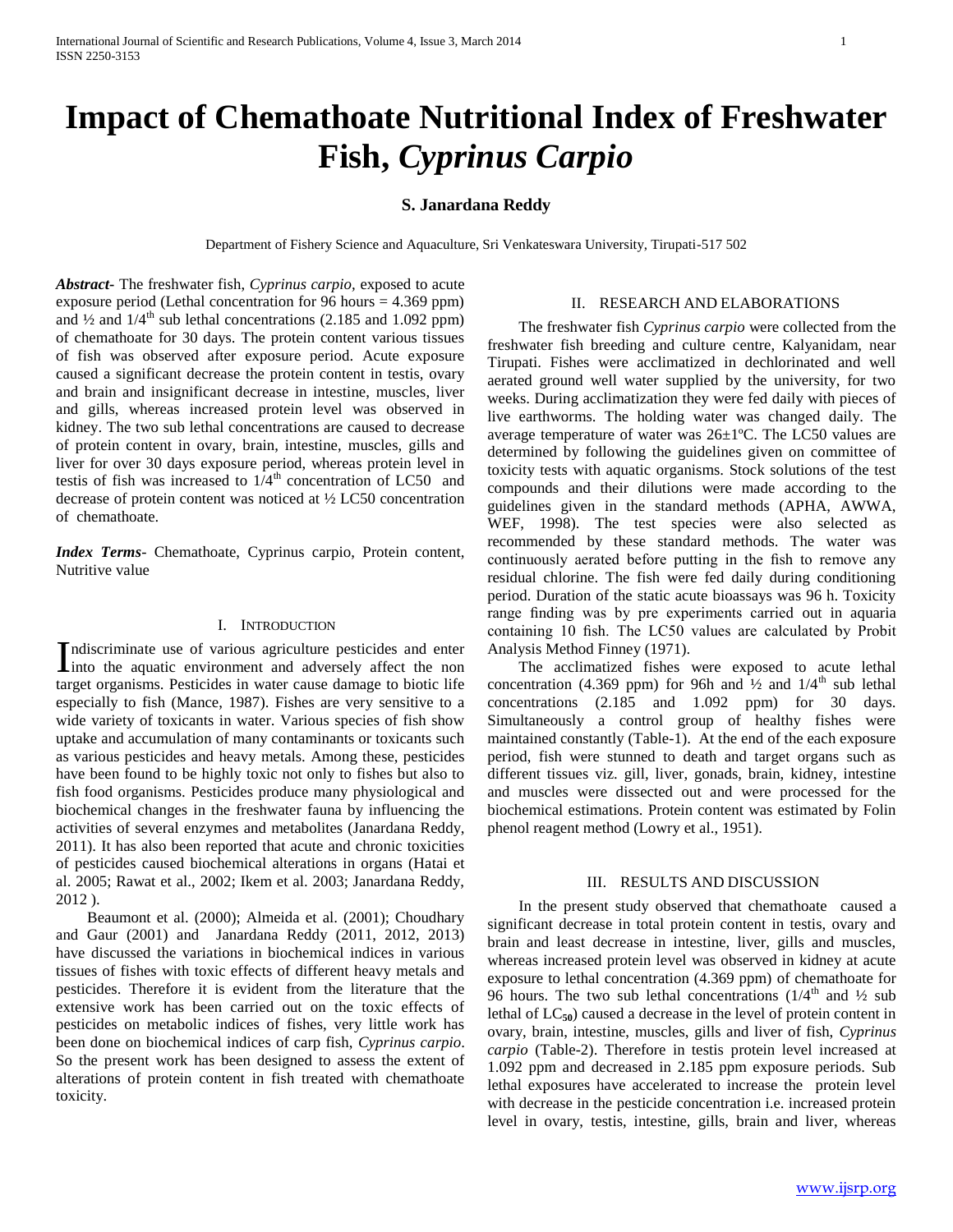decreased amount of protein in muscles and kidney were observed at low concentration  $(1/4^{\text{th}} \text{ of } LC50)$ .

 Decrease in protein content after exposure to chemathoate may be attributed to the improvement of protein synthesis and or increase in the rate of its degradation to amino acids which may be fed to TCA cycle through aminotransferases probably to cope up with high energy demands in order to meet the stress condition. The decrease in protein content suggests an increase in proteolytic activity and possible utilization of its products for metabolic purpose. Similar findings were reported by Kale et al (1999) proteins are the main source of energy there degradation is to cope with high energy demand augmented during malathion stress in *Cyprinus carpio.* Also the total protein level showed decreased trend in Nile Tilapia (*Oreochromis niloticus*) in response to the treatment of cypermethrin by Korkmaz et al.(2009). In *Clarius gariepinus* exposed to cyhalothrin decreased protein observed by Ogueji and Auta (2007). Atamanlap et al. (2002) reported decrease in protein content in rainbow trout (*Oncorhynchus mykiss*) due to contaminated environment condition.

 Yogana et al. (1981) reported decrease in protein content of muscles after DDT treatment in the fish *Clarias batrachus*. Reddy et al. (1991) observed decreased level of protein in brain, liver and muscles of fenvalerate exposed fish *Cyprinus carpio.* Saxena et al. (1989) observed decreased level of protein in gonads of *Channa punctatus* after fenitrothion and carbofuran exposure. Shinde et al. (2002) has also been reported the decrease of protein content in ovary of *Notopterus notopteus* treated with heavy metals. Singh and Bhati (1994) reported progressive decrease in the protein content with increase in exposure time in liver of *Channa punctatus* under 2, 4-D stress. Similar results were observed during present investigation. The changes in protein content may be due to damage caused to hepatic tissue and increased proteolysis. Ghousia and Vijayaraghavan (1995) reported decrease in protein content of dimethoate intoxicated fish (*Clarias batrachus*) indicated physiological adaptability of the fish to compensate for pesticide stress. To overcome the stress the animals require high energy, this energy demand might have led to the stimulation of protein catabolism. Rajyashree (24) also observed decline in protein level in liver, muscles, gills and brain during carbamide exposure of *Labeo rohita.* Das et al. (1999) observed marked decrease in the protein content of various tissues like kidney and muscles and slight increase in the protein content of brain and gills in cypermethrin treated fish, *Channa punctata*. Susan et al., (1999) have also reported a significant decrease in protein content under sub lethal concentrations of fenvalerate in the gills of *Catla catla.*

 Proteins are the main energy sources and play an important role in the maintenance of blood glucose. Initially insignificant alternation of proteins at the end of 96 hours was observed in the tissues suggesting that the fish tend to resist the sudden stress for shorter duration, later with increases of time the decrease of protein content. Mastan and Rammayya, (27) are stated that the survival ability of animals exposed to stress mainly depends on their protein synthetic potential and the degradation of protein suggests the increase in proteolytic activity and possible utilization of their products for metabolic purposes and cause damage to tissues.

 In the present study the decreased protein content during chemathoate exposure may be due to increased catabolism (Ghousia and Vijayaraghavan, 1995) and decreased anabolism of proteins (Khare and Singh, 2002). The reducing trend of protein content may be attributed to metabolic utilization of ketoacids to gluconeogenesis pathway for the synthesis of glucose or for the maintenance of osmotic and ionic regulations Schmidt (1975). The alteration in protein value in liver may also be related to some structural changes in the liver, the arrangement of hepatic cords leading to the alterations of liver metabolism. Decrease in protein content could possibly be due to protein breakdown and suggests decrease in protein is due to damage of hepatic tissue and an intensive proteolysis.

 The present study proved that the chemathoate is highly toxic and had a detrimental impact on the responses of *Cyprinus carpio* at sub lethal concentrations and any alterations caused by the pesticides may lead to variations of total proteins in fish. A decrease in the protein content during exposure to chemathoate is indicating the decrease of the nutritive value of fish that leads to decrease of market demand of fish, so the aquaculture scientists have to monitor the release of pesticides in to the aquaculture field.

#### **REFERENCES**

- [1] Almeida, J., Novelli, M. E., Dal Pai, S. and Junior, R. 2001. Environmental cadmium exposure and metabolic responses of Nile Tilapia, Oreochromis niloticus. Environ. Pollut. 114: 169-175.
- [2] APHA, AWWA, WEF, 1998. Standard Methods for the Examination of Water and Wastewater, Washington, DC.
- [3] Atamanlp, M, Keles, M.S., Haliloglu, H.I and Aras, M.S. 2002. The effect of cypermethrin (a synthetic pyrethroids) on some biochemical parameters(Ca,P,N and TP) of rainbow trout (Oncorhynchus mykiss) Turk J.Vet Anim Sci. 26:1157-1160
- [4] Beaumont, M. W., Butler, P. J. and Taylor, E. W. 2000. Exposure of Brown trout, Salmo trutta,to a sublethal concentration of copper in soft acidic water :Effects upon muscle metabolism and membrane potential. Aquat. Toxicol. 51: 259-272.
- [5] Das, L. V., Jeewaprada, P. N. and Veeraiah, K. 1999. Toxicity and effect of cypermethrin on biochemical constituents of freshwater teleost Channa punctata. J. Ecotoxicol. Environ. Monit. 9(3): 197-203.
- [6] Finney, D. J. 1971. Probit analysis 3rd ed. Cambridge University, Press. pp. 0-80.
- [7] Ghosia, B. and Vijayaraghavan, S. 1995. In vivo toxicity of dimethoate on proteins and transamines in the liver tissue of freshwater fish, Clarias batrachus (Linn). Bull. Contam. Toxicol. 54: 370-375.
- [8] Grant, B. F. and Mehrle, P. M. 1973. Endrin toxicosis in rainbow trout (Salmo gairdneri). J. Fish. Res. Bd. Canada. 30: 31-40.
- [9] Gupta, A. K., Rai, V. and Agrawal, S. M. 1987. Effect of starvation on total protein and free amino acids in some organs of the fish Channa punctatus. Geobios. 14: 108-110.
- [10] Hatai, L. D. and Subhasis, 2005. Effect of environmental pollution in agriculture and its control . Agrobios news letter 5(8):81-83
- [11] Ikem, A., Egiebor, N. and Nyavor, K. 2003. Trace elements in water, fish and sediment FromTuskegee Lake, Southeastern USA. Water, Air and Soil Pollut. 149: 51-75.
- [12] James, R. and Sampath, K. 1995. Sublethal effects of mixtures of copper and ammonia on selected biochemical and physiological parameters in the catfish, Heteropneustus fossilis (Bloch). Bull. Environ. Contam and Toxicol. 55(2): 187-194.
- [13] Mance, G. 1987. Pollution threat of heavy metals in the aquatic environments. Elsevier, London.
- [14] Kale MN, John Rathore S and Batnagar D. 1999. Lipid peroxidative damage on pyrethroids exposure and alteration in antioxidant status in rat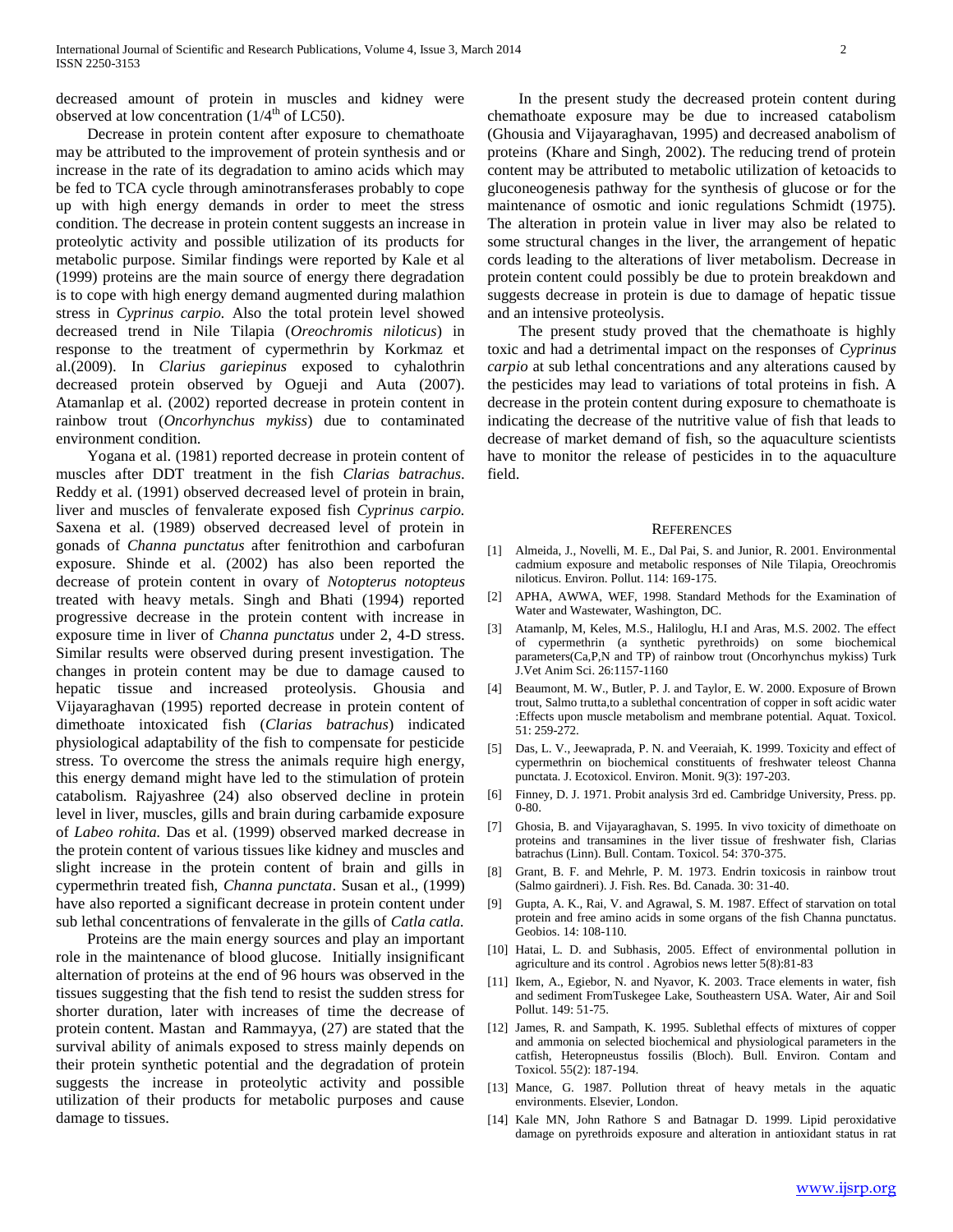erythrocytes, a possible involvement of reactive oxygen species.Toxicol.Lelt. 105:197-205

- [15] Kamble, S. B. 1983. Effect of pesticide on fresh water fish Lepidocephalichthys thermalis (C&V) from Marathwada region. Ph.D. thesis, Dr. Babasaheb Ambedkar Marathwada University, Aurangabad.
- [16] Khan, E. A., Sinha, M. P., Saxena, A. N. and Mehrotra, P. N. 1992. Biochemical effect of cadmium toxicity on a hill stream teleost Garra mullya (Skyes) during egg maturation I total protein, GSI, HIS. Poll. Res. 11(3): 157-161.
- [17] Korkmaz N , Cengiz EI, Unlu E , Uysal E and Yanar M. 2009. Cypermethrin- induced histopathological and biochemical changes in Nile Tilapia (Oreochromis niloticus) and the protective and recuperative effect of ascorbic acid. Environ Toxicol Pharmacol. 28 (2):198-205.
- [18] Lowry, O. M., Rosenbrough, N. J., Farr, A. C. and Randall, R. F. 1951. Protein estimation with Folin Phenol reagent. J. Biol. Chem. 193: 265-275.
- [19] Ogueji, E.O and Auta. 2007. Investigation of biochemical effects of acute concentration of lamba Cyhalothrin on African catfish clarius batrachus Teugels. Journal of fisheries international 2 (1): 86-90.
- [20] Rajyashree, M. 1996. Carbamide induced alterations in some metabolic aspects of fish, Labeo rohita. J. Ecotoxicol. Environ. Monit. 6(1): 41-44.
- [21] Rawat, D. K., Bais, V. S. and Agrawal, N. C. 2002. A correlative study on liver glycogen and endosulfan toxicity in Heterpneustes fossilis. J. Environ. Boil. 23(2): 205-207.
- [22] Reddy, P. M., Philip, G. H. and Bashamohideen, M. 1991. Fenvalerate induced biochemical changes in the selected tissue of freshwater fish, Cyprinus carpio. Biochem. Int. 23(6): 1087-1096.
- [23] Saxena, P. K., Singh, V. P., Kondal, J. K. and Soni, G. L. 1989. Effect of some pesticides on in vitro lipid and protein synthesis by the liver of the freshwater teleost, Channa punctatus. Environ. Pollut. 58(4): 273-280.
- [24] Schmidt, N. B. 1975. Osmoregulation effect of salinity and heavy metal. Fed. Proc. 33: 2137-2146.
- [25] Shinde, V. R., Veeresh, M. U. and Kulkarni, R. S. 2002. Ovarian changes in response to heavy metals exposure to the fish Notopterus notopterus (Pallas). J. Environ. Biol. 23(2): 137-141.
- [26] Singh, S. and Bhati, D. P. S. 1994. Evaluation of liver protein due to stress under 2,4-D intoxication in Channa punctatus (Bloch). Bull. Eniron. Contam. Toxicol. 3: 149-152.
- [27] Susan, A. T., Veeraiah, K. and Tilak, K. S. 1999. Biochemical and enzymatic changes in the tissues of Catla catla exposed to the pyrithroid fenvalerate. J. Ecobiol. 11(2): 109-116.
- [28] Verma, S. R., Tonk, I. P. and Kumar, V. 1983. Effects of thiotax, malathion and their two combinations on tissues of freshwater fish, Notopterus notopterus. J. Environ. Biol. 4(1): 27-33.
- [29] Yogana Bano., Shaikh, A. A. and Hameed, T. 1981. Effect of sublethal concentration of DDT on muscle constituents of an air breathing cat fish Clarias batrachus. Proc. Indian. Acad. Sci. 90(1):33-37.

#### AUTHORS

**First Author** – Dr. S. Janardana Reddy, M.Sc., Ph.D., Asst. Professor, Department of Fishery Science And Aquaculture, Sri Venkateswara University, Tirupati-517 502, E-Mail: Sjreddy\_7@Yahoo.Co.In

### REVIEWERS

1. Dr. PURNACHANDRA NAGARAJU GANJI, Faculty, School of Medicine, Emory University, Atlanta, GA, USA E-mail ID: [pganji@emory.edu](mailto:pganji@emory.edu) ; ganjinagraju30@gmail.com; 2. Dr. P.V.KRISHNA , Associate Professor, Department of Zoology and Aquaculture,, ACHARYA NAGARJUNA UNIVERSITY, NAGARJUNA NAGAR, GUNTUR – 522510, E-mail ID: drpvkrishna@yahoo.co.in

| S. No | <b>Parameter</b>            | values                          |  |
|-------|-----------------------------|---------------------------------|--|
|       |                             |                                 |  |
|       | Turbidity                   | 8 Silica units                  |  |
|       | Electrical conductivity     | $28^{\circ}$ C 814 microohms/cm |  |
|       | $pH$ value at $28^{\circ}C$ | 7.8                             |  |
|       | Total Hardness (as CaCO3)   | $256$ mg/L                      |  |
|       | Calcium Hardness (as N)     | 74mg/L                          |  |
| 6     | Sulphate (as SO4)           | Trace                           |  |
|       | Chloride (as Cl)            | $36$ mg/L                       |  |
| 8     | Fluoride (as F)             | $1.6$ mg/L                      |  |
| 9     | Iron (as Fe)                | N <sub>i</sub>                  |  |
| 11    | Dissolved Oxygen            | $8.5-10$ ppm                    |  |
| 12    | Temperature                 | $26^{\circ}$ C                  |  |

#### **Table 1: Physico-chemical parameters of water used in experiments**